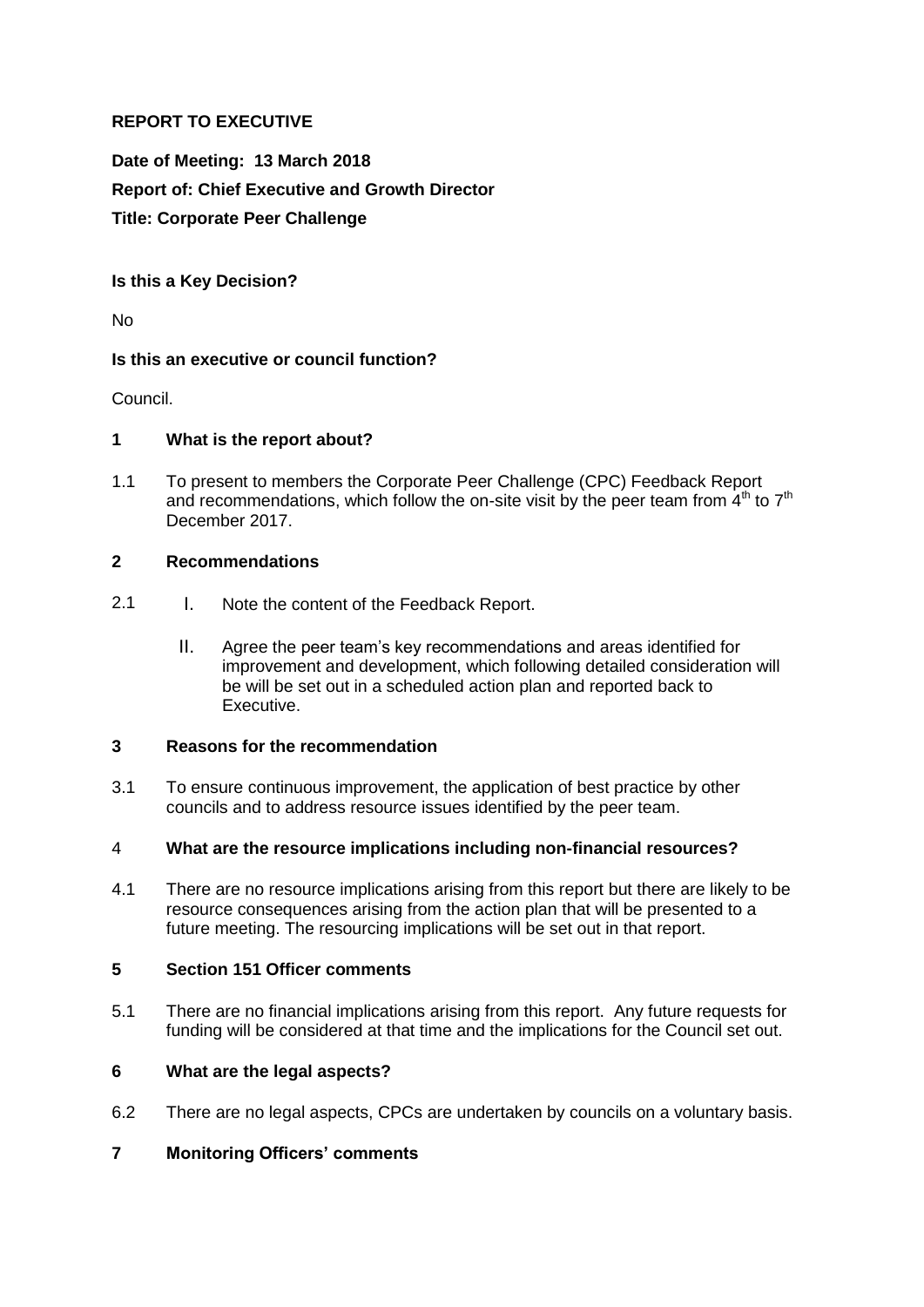7.1 This report raises no issues for the Monitoring Officer.

## **8 Report details**

8.1 A summary of the peer challenge approach, the membership of the peer team and the scope and focus of the CPC is set out on pages 3 to 5 of the Feedback Report (see Annex A). The peer team considered a combination of 'core components', which are looked at in all CPCs and, at the request of the council, reviewed specifically the council's role and success as a leader and shaper of place.

## **The City Council's leadership of place**

- 8.2 The emphasis on leading and shaping place is of particular importance in the light of the council's recent strategic direction and prioritisation of economic growth as a critical source of income as council funding, particularly Revenue Support Grant, has reduced so significantly. This was the primary reason for undertaking CPC and it is very pleasing to receive such a strong, positive endorsement of the council's ambitions and success in this area, including new and innovative ways of working with partners to achieve positive outcomes for the city and its communities.
- 8.3 The Peer Challenge found that:
	- The Council has a strong understanding of the local economy and clear ambition which means that growth is shaped in line with a corporate vision;
	- The Council has achieved a strong record of economic growth and has an impressive record of delivery in recent years;
	- Exeter is now prominent on the national stage with a record of impressive growth delivery; the council's role in driving and shaping this has been essential;
	- Growth has contributed to shaping a higher value economy, generating increased prosperity for the area and promoting inward investment;
	- The Council is keen to shape growth rather than let it happen;
	- It is actively working to shape a distinctive economic profile and location to attract future business investment;
	- The Council has marshalled data to make a strong and successful bid to become a Sports England pilot to focus pioneering places for leading a healthy lifestyle in Exeter and Cranbrook;
	- This typifies the council's openness to working with any partners from different sectors, recognising that capacity can be enhanced and the perspective of partners can add to an extra and complementary insight on resolving complex problems;
	- The council has a good understanding of the importance of key 'anchor tenants' and shareholders in the city and actively nurtures strong working relationships to deliver on shared objectives.
	- Partners commented on inspirational and charismatic political and managerial leadership

### **Sub-regional relationships**

- 8.4 The Peer Challenge Team found
	- Local councils and partners are keen to collaborate to strengthen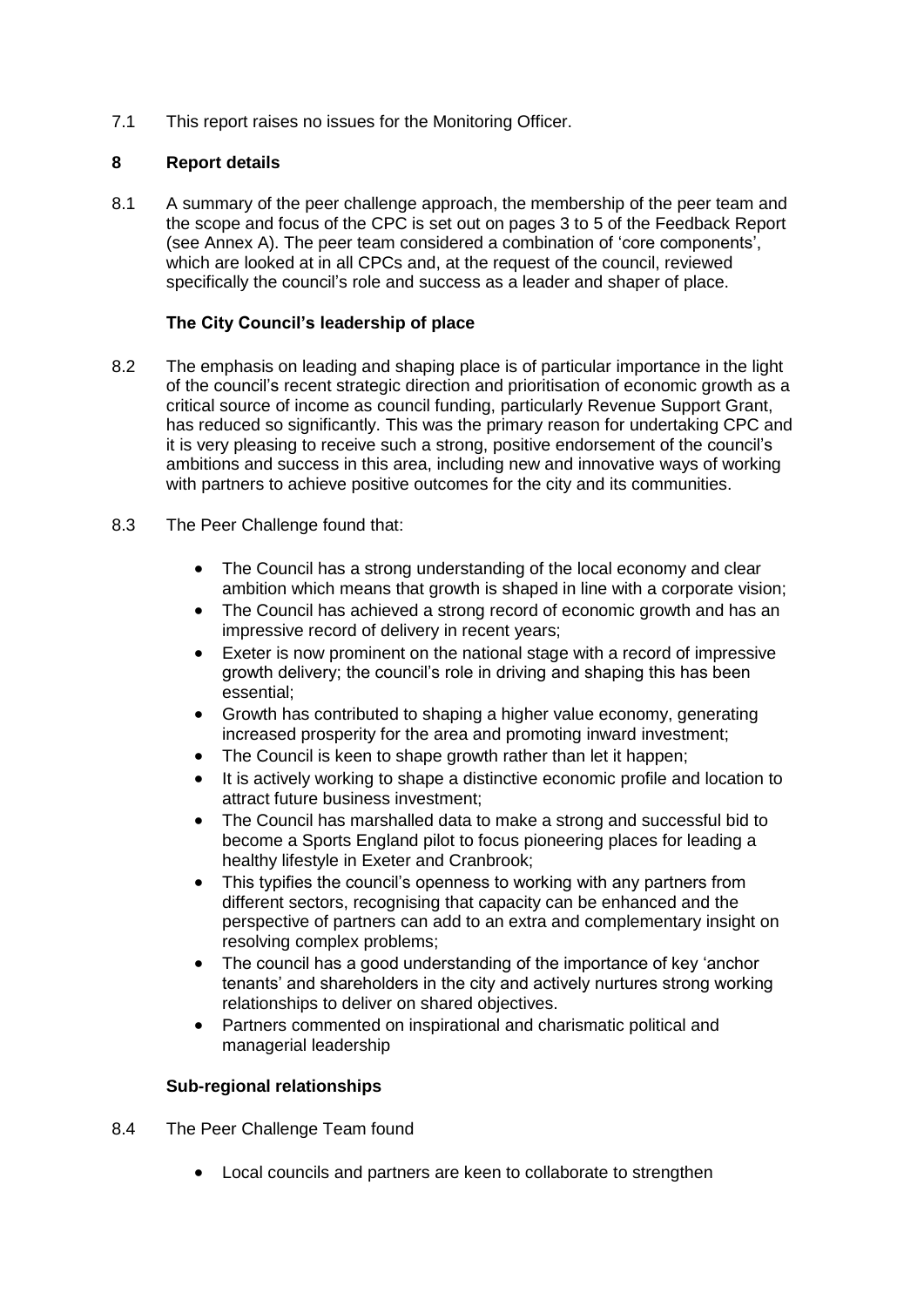partnership working and enthusiastic of the council's partnership openness;

- A key requirement will be communication to stakeholders outside the subregion to quantify the economic benefits that ripple out from Greater Exeter to benefit rural Devon and beyond to Somerset.
- The Council's reputation is held in high regard with the private sector and key stakeholders, with relationships described as excellent.

### **Organisational-focused findings**

- 8.5 Recognising the considerable financial challenges we face in the short to medium term, the challenge team concluded now is the time to move the Council's focus from outward-looking growth to major internal transformation programmes. Members will be aware that a new senior management team was recruited last year to support the organisation in delivering an outcomes based transformational programmes, such as the Sport England local delivery pilot, and to shift the focus to the internal operation of the organisation. It is therefore reassuring that many of the areas identified by the peer team for development and improvement are already being addressed, or had been flagged for action, in our corporate work programme.
- 8.6 In responding to these issues it will be important to ensure that the city's ambitions, and the council's ongoing role in leading and shaping the place, are not diminished, but that resources are allocated appropriately. A detailed action plan, comprising all areas of development and improvement identified by the peer team is being prepared and progress will be reported back to Executive.

## **The Post of Chief Executive & Growth Director**

- 8.7 The CPC has been valuable in identifying a series of ten key recommendations (see page 3 of the Feedback Report), which are already being addressed, or which will be prioritised for action. Key recommendation 4 - the separation of the roles of the Chief Executive - is the most significant. The peer team consider that the resource and capacity issues are addressed immediately by appointing a director with a portfolio covering the built environment. The peer team anticipate that this would provide additional capacity to enable the Chief Executive to drive internal change to deliver against the medium term financial plan and to support.
- 8.8 There are strategic considerations that flow from the Council's and Leader's priority to supporting growth that will still require the Chief Executive to support our national, regional and sub-regional agendas. However, the day to day support of transformation programmes and services is considerable and this has a consequence on the capacity to drive a significant internal change programme. It is therefore timely and appropriate that the Peer Challenge team has identified this issue as something to be addressed. The implications of implementing this recommendation, the options for achieving the additional capacity, and the impact on the wider organisation require more detailed consideration. Proposals will be reported back to another meeting of Executive.

### **9 How does the decision contribute to the Council's Corporate Plan?**

9.1 This decision helps to ensure the delivery of the council's purpose 'Well Run Council'.